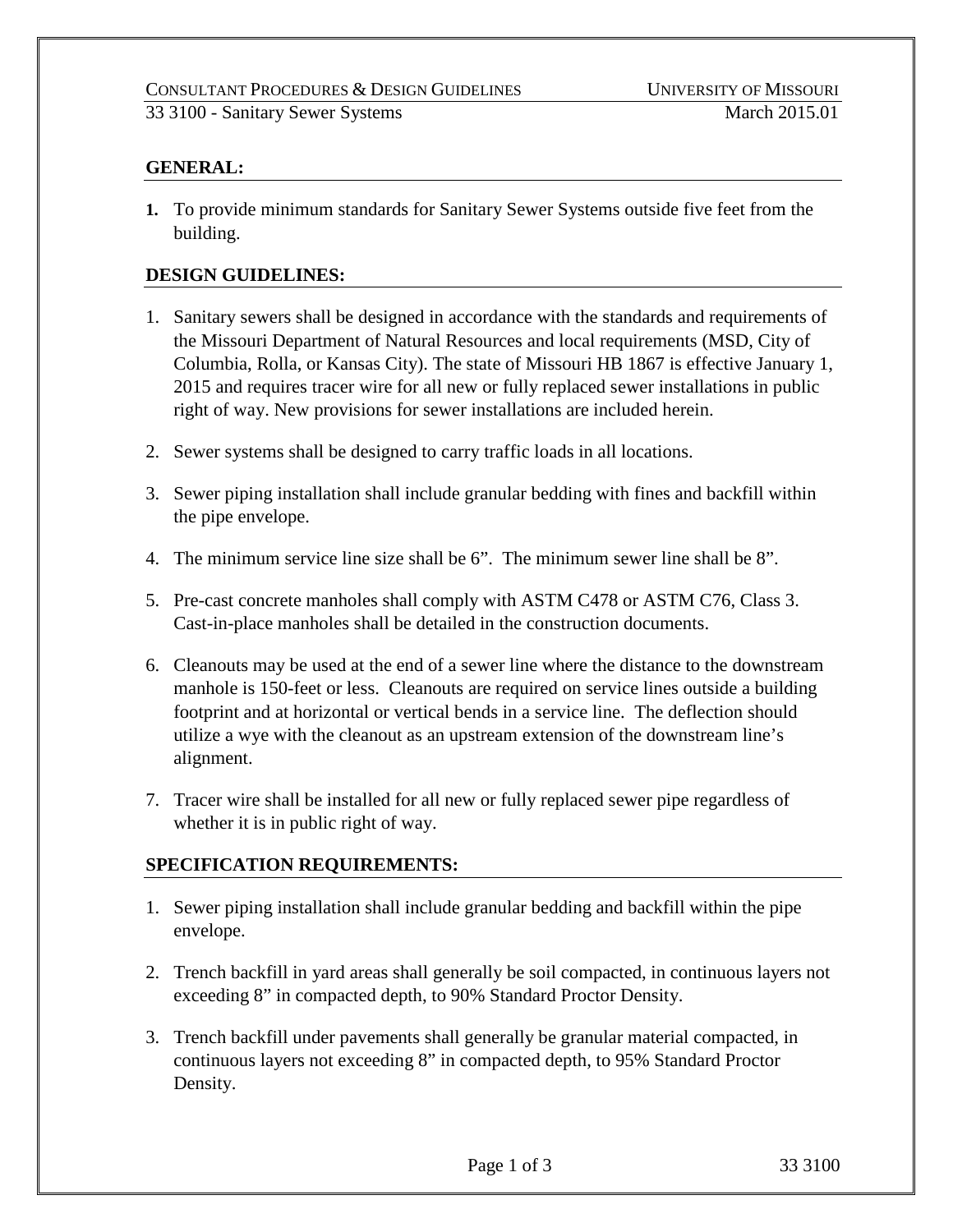## CONSULTANT PROCEDURES & DESIGN GUIDELINES UNIVERSITY OF MISSOURI

- 4. Maintain –2% to +4% optimum moisture content for cohesive soils. For cohesionless soils, maintain moisture at less than +4% of optimum moisture content.
- 5. The minimum service line size shall be 6". The minimum sewer line shall be 8".
- 6. Sanitary Sewer Pipe shall be:
	- 6.1. Ductile iron conforming to ASTM A746 with cement lining conforming to ANSI/AWWA C104/A21.4, and asphaltic coating on the interior and exterior conforming to ANSI/AWWA C111/A21.11, and asbestos-free.
	- 6.2. Polyvinyl chloride (PVC) conforming to ASTM D2241, PVC 1120, DR 35, PR 200 (SDR-21). Joints shall conform to ASTM D3033/D3034, Type 1, Grade 1.
- 7. Manholes
	- 7.1. Manholes shall be pre-cast concrete conforming to ASTM C478 or ASTM C76, Class 3.
	- 7.2. Joints shall conform to ASTM C361 or ASTM C443.
	- 7.3. Pipe openings shall be provided with flexible connectors designed to produce a positive watertight connection for pipes entering the manhole. Connectors shall be A-LOK or equal.
	- 7.4. Grade rings shall conform to ASTM C478.
	- 7.5. Waterproofing shall consist of two coats of asphaltic pitch conforming to ASTM D449, and shall be asbestos-free.
	- 7.6. Standard frame and lid shall use a Deeter 1247, Neenah R-1642, or exact equal frame and lid. The lid shall be lettered with the words 'Sanitary Sewer'. Watertight frames and lids shall be used in areas with high infiltration potential and in Regulatory Flood Plains.
	- 7.7. Manhole steps shall be Neenah 1980-J, Deeter 1606, M.A. Industries PS2-PF, or equal.
- 8. Cleanouts
	- 8.1. Cleanouts are required on service lines outside a building footprint and at horizontal or vertical bends in a service line. The deflection should utilize a wye with the cleanout as an upstream extension of the downstream line's alignment.
	- 8.2. Cleanout material shall be cast iron.
	- 8.3. Frame and casting shall be Neenah R-1976, Deeter 1830, or equal. Casting shall be anchored by a 2' x 2' x 8" thick concrete pad, 6" below finished grade. Separate concrete from pipe with two layers of Building Paper.
	- 8.4. End of line cleanouts shall use long radius bends and include a concrete cradle under the bends. PVC shall not extend above grade.
- 9. Trace Wire & Test Stations
	- 9.1. Tracer Wire shall be #14 AWG solid, steel core soft drawn high strength tracer wire, 250# average tensile break load, 30 mil High Molecular Weight (HMWPE) or High Density (HDPE) polyethylene jacket complying with ASTM-D-1248, 30 volt rating.